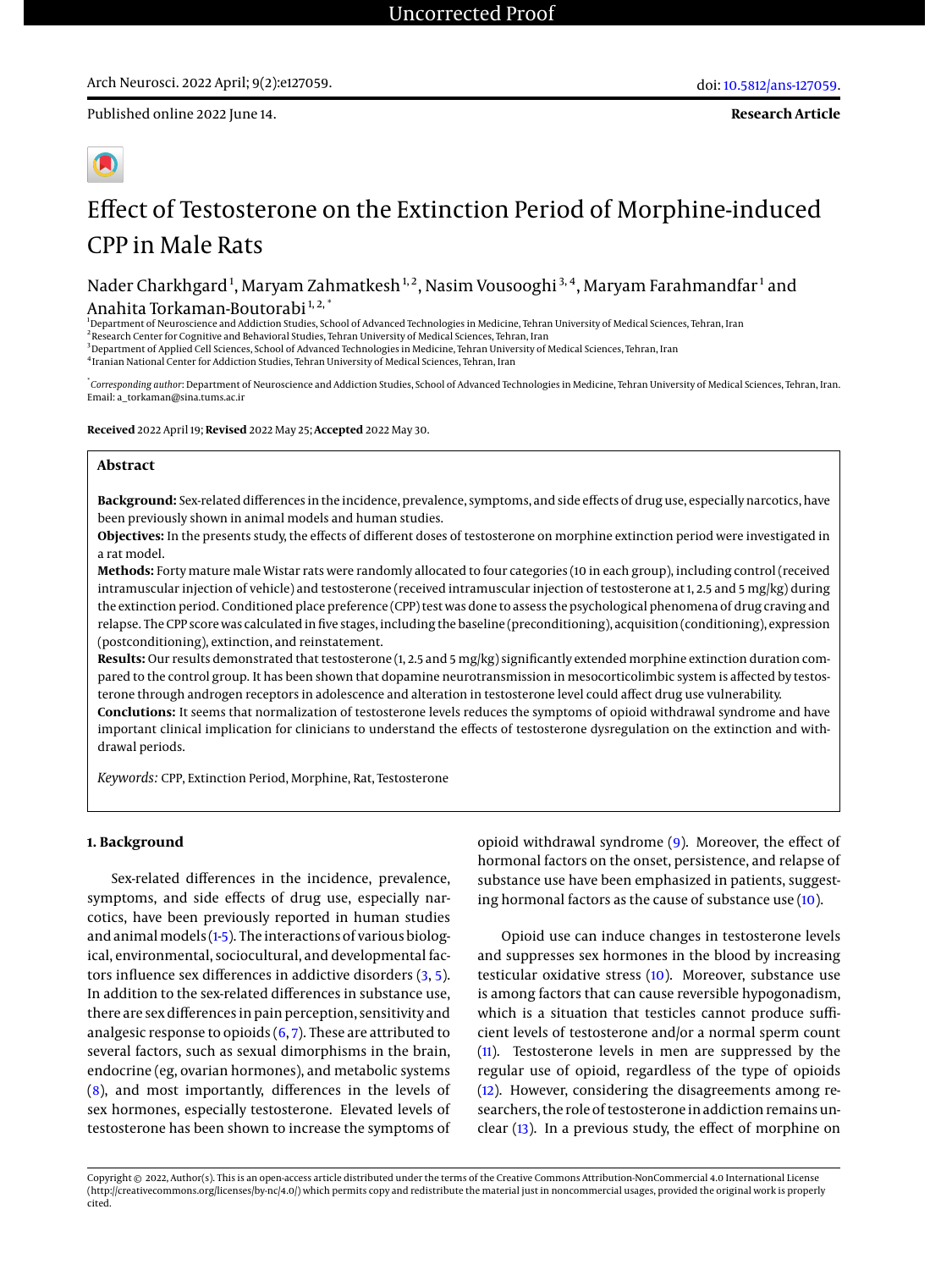dopamine release and behaviors was shown to be similar in rats treated with testosterone. It seems that exposure to sex hormones may facilitate addiction to opioids like morphine and heroin in adulthood [\(14\)](#page-5-10).

### **2. Objectives**

Regarding the interactions of the testosterone level with drug use, this study was performed to investigate the effect of different doses of testosterone on the extinction period of morphine-induced CPP in male rats.

#### **3. Methods**

#### *3.1. Drugs*

Drugs were prepared freshly on the experimental days. Morphine (Temad, Tehran, Iran) was dissolved in 0.9% saline, and testosterone enanthate (Darupakhsh, Tehran, Iran) was dissolved in sterile caster oil and ethanol-water  $(2:1, v/v)$ .

#### *3.2. Animals*

40 male Wistar rats (weight 200 - 250 g) were provided from Royan Institute (Tehran, Iran). To avoid the potential effect of hormonal variations, we did not use female animals. All animals were placed in a standard room and a 12:12 h light/dark cycle (7:00 a.m. to 7:00 p.m., lights on) was administered, with the temperature set approximately 20ºC. Four animals were kept in one cage with no restriction concerning access to food and water. All stages of the study were conducted based on the guidelines of the Ethics Committee of Tehran University of Medical Sciences (Ethical No: IR.TUMS.VCR.REC.1397.848) to minimize animals suffering. The animals were randomly allocated to four categories ( $n = 10$ ): control and the testosterone groups.

#### *3.3. Experimental Design*

The animals were randomly allocated to four categories ( $n = 10$ ), with no baseline preference to CPP chambers. All groups received morphine in three consecutive days [3, 5 and 7 mg/kg, intraperitoneal (i.p.) respectively] in the conditioning phase. The conditioning score was calculated as the percentage of time the animals spent in the drug paired compartment in the test day. During the extinction days, each group received the following treatments: vehicle or testosterone [1, 2.5, 5 mg/kg, intramuscular, (i.m.)]. The day after extinction phase, a priming dose of morphine (5 mg/kg, i.p.) was injected to animals to induce reinstatement. Then all subjects were tested in the CPP arena for 20 minutes. [\(Figure 1\)](#page-2-0).

# *3.4. The Behavioral Test*

The psychological phenomenon of drug craving and relapse were evaluated using the CPP test. The test contained five stages, including the baseline (preconditioning), acquisition (conditioning), expression (postconditioning), extinction, and reinstatement. Plexiglas CPP boxes of two equal sizes, with various patterns of side compartments (30  $\times$  30  $\times$  40 cm) were used in an unbiased model. Noteworthy, the model had a connecting null compartment with a removable sliding door. All rats could habituate to the experimenter handling and the CPP arena the day before performing the CPP.

On day 1 (the baseline phase), in order to determine the baseline side preferences, all animals could roam freely between compartments for 20 minutes. The Etho-Vision software (Version 3.1) was used to record the time spent in each compartment. This software is a video tracking system for automation of behavioral experiments (Noldus Information Technology, The Netherlands), and well as a 3CCD camera (Panasonic Inc., Japan) placed above the CPP box. All subjects that presented a prominent preference for a specific compartment (> 65% in a side compartment or > 45% in the null compartment) were removed. Afterward, to determine place conditioning, the rats were randomly bounded to one of the two chambers. This stage was initiated the day following the preconditioning stage, which contained six conditioning sessions (20-minute sessions, three sessions with vehicle and three sessions with drug pairing) in a three-day schedule. All sessions were provided two times per day (one days 2 - 4) with four-hour intervals, in which each group received conditioning sessions with morphine (Temad Company; 3, 5, and 7 mg/kg i.p. on days 2 - 4, respectively) and vehicle on each day, ie, one in the morning and one in the afternoon. On day 5, the postconditioning day, all animals were evaluated in a drug-free trials for 20 minutes. Noteworthy, there was no restriction concerning access to all CPP compartments, similar to day 1, during the expression stage.

The CPP score indicates the duration of staying in the drug-paired compartment divided by total time spent in vehicle-paired and drug-paired compartment during a 20 minute period. Following the CPP paradigm, during the extinction phase (day 6 and later), the rats were placed in CPP apparatus with vehicle injection. Noteworthy, the conditioning score was calculated on each day. All rats received this procedure until the CPP scores of two consecutive days in extinction period were equal to those on the preconditioning day.

During the reinstatement phase, a priming dose of morphine (5 mg/kg i.p.) was injected to all rats, followed by testing the CPP arena for 20 minutes. [\(Figure 1\)](#page-2-0).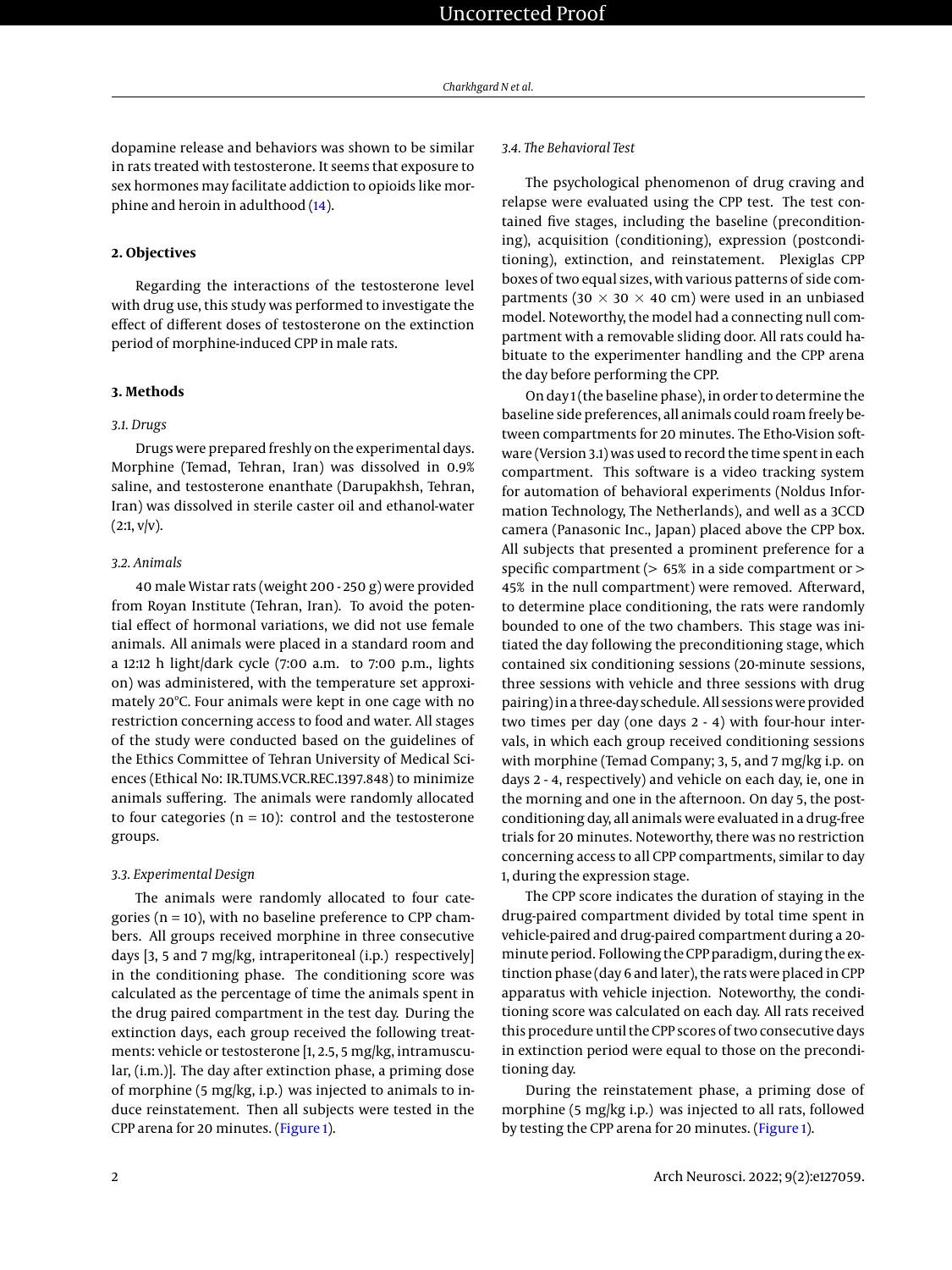# Uncorrected Proof

*Charkhgard N et al.*

<span id="page-2-0"></span>

# *3.5. Statistical Analysis*

Data are described using descriptive statistics. Data were analyzed using GraphPad Prism® Version 9.0. was performed using repeated measure ANOVA following Tukey's post hoc test. The level of statistical significance was set at  $P < 0.05$ . The normality of the data was checked using Shapiro-Wilk test and the data were normal.

# **4. Results**

# *4.1. Induction of the Conditioned Place Preference*

The CPP was induced by i.p. injection of 3, 5, and 7 mg/kg of morphine. The CPP score was significantly enhanced in post-test day in comparison with the pre-test day  $(P < 0.001)$  [\(Figure 2A\)](#page-3-0). The statistical analysis showed that conditioning to the morphine-paired chamber was disappeared gradually and rats were extinguished on days 8 and 9.

# *4.2. Effect of Different Doses of Testosterone During the Extinction of Morphine-induced CPP*

Conditioning scores ( $P < 0.01$ ) on day 5 (post-test) significantly increased in comparison to those of the first day (pre-test) in conditioning with morphine. After the conditioning phase, on the sixth day, rats were tested daily in the extinction period until the extinction criteria were reached. Repeated measures one-way ANOVA followed by

Tukey post- hoc test revealed that group which had received testosterone 2.5 mg/kg was extinguished by the tenth day ( $P < 0.0.05$ , [Figure 2C\)](#page-3-0) and group of testosterone 5 mg/kg was extinguished by the eleventh day of extinction period ( $P < 0.0.05$ , [Figure 2D\)](#page-3-0). On the other hand, in the group which had received testosterone 1 mg/ kg, the animals were not extinguished ( $P > 0.05$ , [Figure 2B\)](#page-3-0) until the day 15 of the extinction period. It seems that lower dose of testosterone prevents extinction from morphine-induced CPP.

# **5. Discussion**

More than 20 million people are affected by drug addiction worldwide [\(15\)](#page-5-11). Despite the high incidence and prevalence of this problem, there are still many ambiguities about the disease. Various factors are known to affect the onset, continuation, and recurrence of drug addiction, including environmental, genetic, and sex-related factors [\(16\)](#page-5-12). Sex hormones play a special role in gender differences in the incidence and prevalence of diseases. Particularly, testosterone has significant impacts on the course of addictive disorders. In the present study, for the first time, the effects of different doses of testosterone were investigated on the duration of extinction from morphine in an animal model. For this purpose, we employed the CPP method, which is a known model for studying reward-related behaviors in various human and animal (eg, mice, planaria, primates, and butterflies) [\(17](#page-5-13)[-21\)](#page-5-14).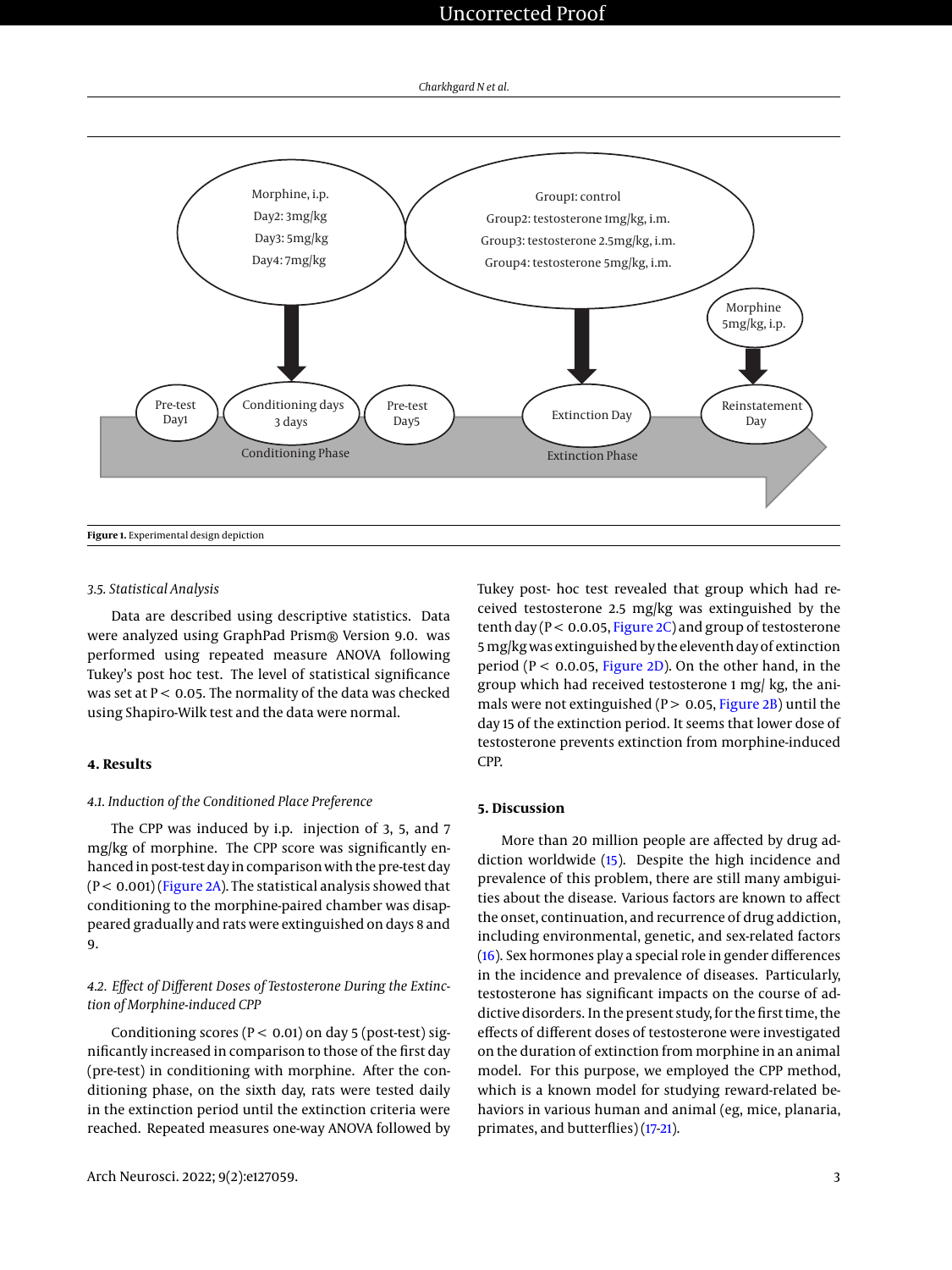# Uncorrected Proof

*Charkhgard N et al.*

<span id="page-3-0"></span>



Previous studies have indicated the widespread cognitive effects of testosterone, such as verbal fluency, visuospatial and visuoperceptual abilities, and memory and executive function [\(2\)](#page-5-15). Testosterone at different doses has been reported to exert different effects, particularly in terms of cognitive function [\(22,](#page-5-16) [23\)](#page-5-17).

According to our results, all three doses of testosterone (1, 2.5, and 5 mg/kg body weight) prolonged the extinction period compared to the control group. The duration of the extinction period was nine days in the control group (receiving intramuscular of vehicle) and in the group received 1 mg/kg testosterone, despite the fact that the extinction period continued for 15 days, the animal were not extinguished from morphine-induced CPP. The rats receiving 2.5 mg/kg testosterone became extinct within 10 days after the conditioning period, indicating that this group

had a longer extinction period compared to the control group but a shorter period compared to the groups receiving other testosterone doses. In the present study, the rats treated with 5 mg/kg of testosterone became extinct within an average of 11 days, showing a shorter duration compared to the 1 mg/kg testosterone group but a longer duration compared to the 2.5 mg/kg testosterone group. In general, our results demonstrated that testosterone prolonged the extinction period in all experimental groups. Moreover, the trend of prolongation was associated with testosterone doses and this relationship was not linear or predictable.

Previous studies have shown that testosterone can activate the reward pathway similar to morphine  $(24)$ . Androgens indirectly trigger the reward system and are able to prolong the extinction from opioid-induced CPP as ob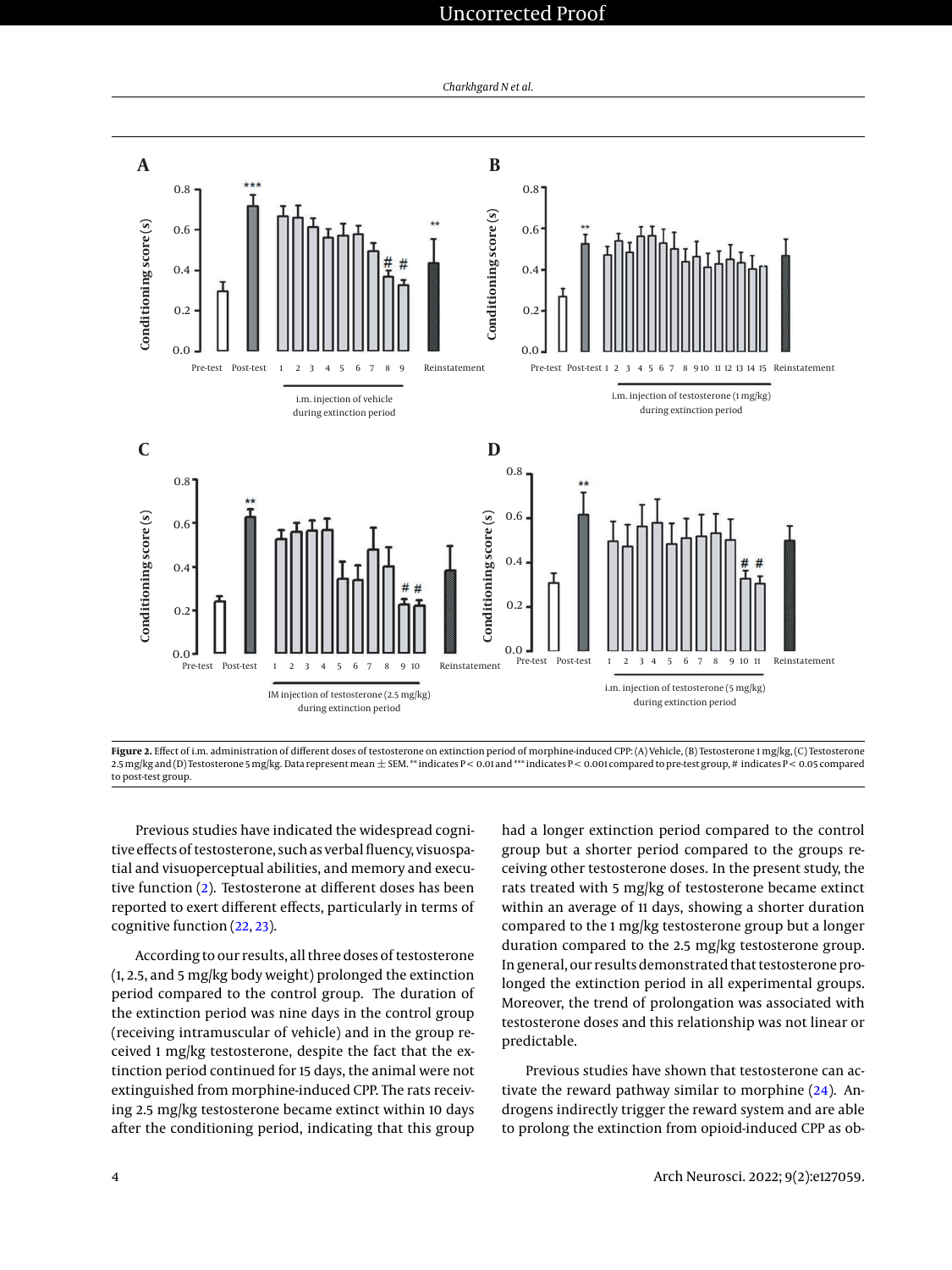served in rats received testosterone in the present study. On the other hand, it has been shown that testosterone effects on memory and cognitive functions are not strictly dose-dependent or linear but follow a U-shaped pattern [\(25\)](#page-5-19). In other words, while low and high doses of testosterone improved memory function, moderate doses of testosterone were reported to impair memory. In the present study, testosterone at doses of 1 and 5 mg/kg prolonged the extinction period compared to the control and 2.5 mg/kg testosterone groups. There are several studies indicating that agents like testosterone which are able to affect memory and cognitive functions can potentiate druginduced craving [\(26,](#page-5-20) [27\)](#page-5-21).

Studies in rodents and humans has documented a reverse and antagonistic interactions between testosterone and oxytocin systems [\(28,](#page-5-22) [29\)](#page-5-23) Oxytocin is one of the factors that influence the opioid withdrawal duration [\(30\)](#page-5-24). Studies have reported that elevated oxytocin levels can diminish opioid withdrawal and shorten the extinction period; however, excessive levels of oxytocin have been shown to not only have no positive effects on this process but may also have inverse impacts due to an increase in anxiety [\(31\)](#page-5-25). Very high levels of oxytocin are associated with low levels of testosterone, and in our study, the longest extinction period was related to the group receiving lowest level of testosterone. Low levels of testosterone, similar to excessive levels of oxytocin, could enhance anxiety and stress [\(32\)](#page-5-26), and anxiety can extend the withdrawal period and cause persistent drug use [\(33\)](#page-5-27).

Different substances affect the hypothalamicpituitary-adrenal (HPA) axis and the autonomic system's responses, impairment of which would affect the onset and recurrence of drug abuse [\(34\)](#page-6-0). The results of our study may also be justified by the interaction of testosterone, as one of the end products of the HPA axis, with the hormones involved in this axis (eg, cortisol, as a hormone that modulates anxiety and stress)  $(35)$ . Therefore, these interactions can be associated with changes in testosterone levels, ultimately increasing risky behaviors [\(35\)](#page-6-1). Testosterone and cortisol levels are inversely related [\(36\)](#page-6-2). Studies have shown the effects of cortisol administration on the duration of withdrawal and relapse of drug use [\(15\)](#page-5-11). Glucocorticoids, including cortisol, play an important role in modulating memory function. The glucocorticoids released during stressful events play an important role in stabilizing and enhancing new memories and fading previously stored memories [\(37\)](#page-6-3). High levels of cortisol are released during the withdrawal period [\(38\)](#page-6-4), contributing to the shortening of the withdrawal period [\(15\)](#page-5-11). In fact, any factor that reduces cortisol levels can prolong the extinction period, which may explain the longer extinction period in the group treated with 5 mg/kg testosterone

compared to the control and 2.5-mg/kg testosterone groups.

## *5.1. Conclusions*

Testosterone modifies reward related behaviors in both adult animals and humans. The present study assessed the impact of different doses of testosterone on extinction period of morphine-induced CPP in male rats. Testosterone could prolong extinction period. Our data support the ability of androgens to modulate mesocorticolimbic dopamine level in adolescence. It can be concluded that adjusting testosterone levels could reduce the symptoms of opioid craving and withdrawal syndrome. These findings may have important clinical implications for clinicians to understand the effects of testosterone dysregulation on the extinction and withdrawal periods.

# **Footnotes**

**Authors' Contribution:** NCh conducted the experiments. NCh, MZ, NV, MF and ATB designed the experiments, contributed in analyzing and interpreting the data. ATB developed the theory, designed the experiments, contributed in analyzing and interpreting the data, writing the manuscript. All the authors approved the final version of the manuscript.

**Conflict of Interests:** We declared that one of our authors ([Anahita Torkaman-Boutorabi], [editorial board]) is one of the editorial board. The journal confirmed that the mentioned author with CoI was completely excluded from all review processes. We also introduced this author with CoI during the submission as an opposed reviewer.

**Ethical Approval:** All animal studies were approved by the Institutional Animal Care and Use Committee at Tehran University of Medical Sciences. (ID: IR.TUMS.VCR.REC.1397.276; Grant no. 9321457002). Link: ethics.research.ac.ir/ProposalCertificate.php?id=17634.

**Funding/Support:** This research received a grant from Tehran University of Medical Sciences (Grant no. 9321457002). The project was supported by School of Advanced Technologies in Medicine.

**Informed Consent:** The present study is an animal study.

#### **References**

<span id="page-4-0"></span>1. World Health Organization. *Guidelines for the psychosocially assisted pharmacological treatment of opioid dependence*. World Health Organization; 2009.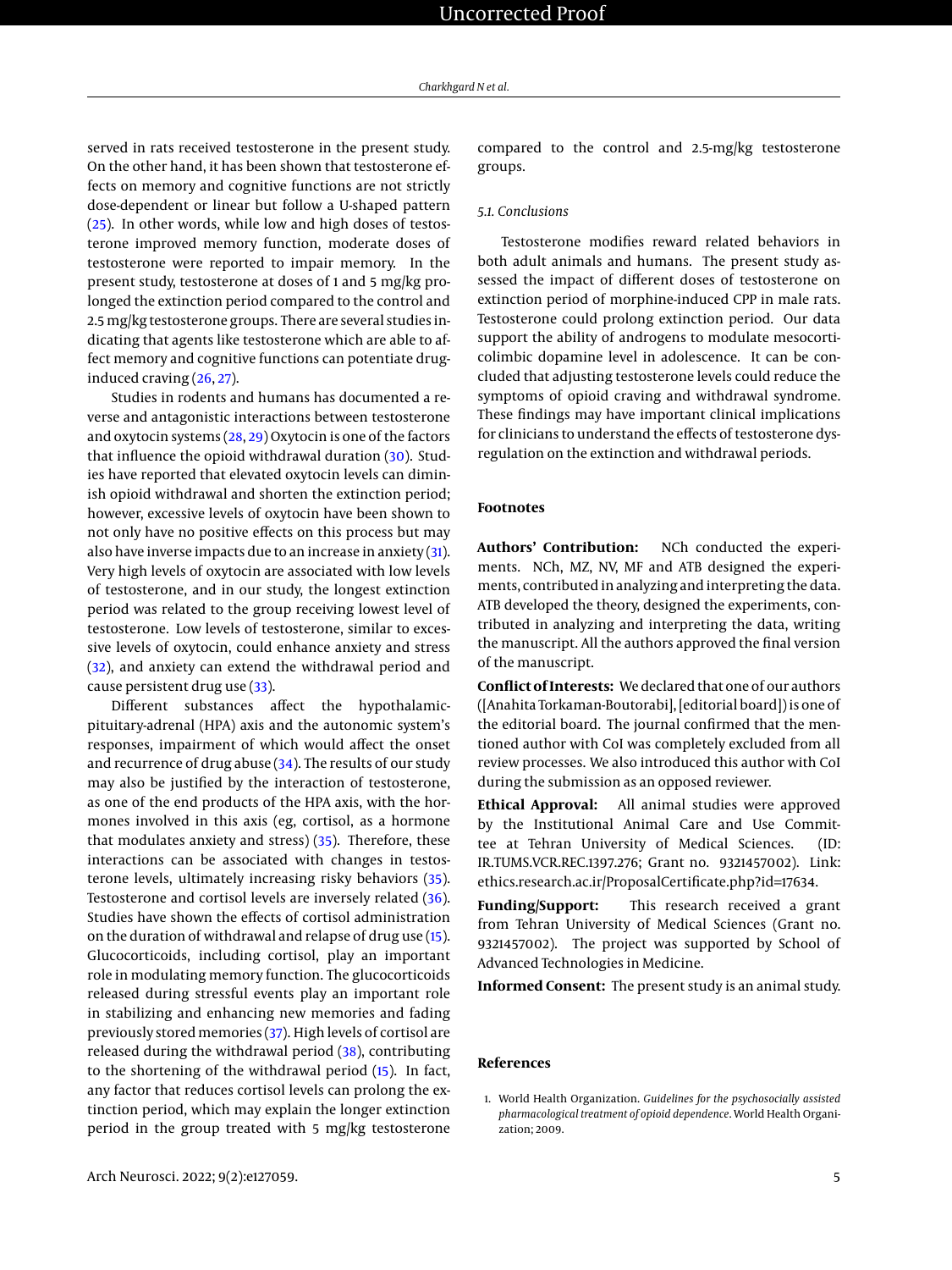- <span id="page-5-15"></span>2. Hua JT, Hildreth KL, Pelak VS. Effects of Testosterone Therapy on Cognitive Function in Aging: A Systematic Review. *Cogn Behav Neurol*. 2016;**29**(3):122–38. doi: [10.1097/WNN.0000000000000104.](http://dx.doi.org/10.1097/WNN.0000000000000104) [PubMed: [27662450\]](http://www.ncbi.nlm.nih.gov/pubmed/27662450). [PubMed Central: [PMC5079177\]](https://www.ncbi.nlm.nih.gov/pmc/articles/PMC5079177).
- <span id="page-5-1"></span>3. Becker JB, McClellan ML, Reed BG. Sex differences, gender and addiction. *J Neurosci Res*. 2017;**95**(1-2):136–47. doi: [10.1002/jnr.23963.](http://dx.doi.org/10.1002/jnr.23963) [PubMed: [27870394\]](http://www.ncbi.nlm.nih.gov/pubmed/27870394). [PubMed Central: [PMC5120656\]](https://www.ncbi.nlm.nih.gov/pmc/articles/PMC5120656).
- 4. Amaducci AM, Greenberg MR, Sheen AW, Warren HR, Parikh PM, Roth P, et al. Sex-specific Outcomes in a Substance Use Intervention Program. *Clin Ther*. 2020;**42**(3):419–26. doi: [10.1016/j.clinthera.2020.01.020.](http://dx.doi.org/10.1016/j.clinthera.2020.01.020) [PubMed: [32160970\]](http://www.ncbi.nlm.nih.gov/pubmed/32160970).
- <span id="page-5-0"></span>5. Ait-Daoud N, Blevins D, Khanna S, Sharma S, Holstege CP, Amin P. Women and Addiction: An Update. *Med Clin North Am*. 2019;**103**(4):699–711. doi: [10.1016/j.mcna.2019.03.002.](http://dx.doi.org/10.1016/j.mcna.2019.03.002) [PubMed: [31078201\]](http://www.ncbi.nlm.nih.gov/pubmed/31078201).
- <span id="page-5-2"></span>6. Pieretti S, Di Giannuario A, Di Giovannandrea R, Marzoli F, Piccaro G, Minosi P, et al. Gender differences in pain and its relief. *Ann Ist Super Sanita*. 2016;**52**(2):184–9. doi: [10.4415/ANN\\_16\\_02\\_09.](http://dx.doi.org/10.4415/ANN_16_02_09)
- <span id="page-5-3"></span>7. Bartley EJ, Fillingim RB. Sex differences in pain: a brief review of clinical and experimental findings. *Br J Anaesth*. 2013;**111**(1):52– 8. doi: [10.1093/bja/aet127.](http://dx.doi.org/10.1093/bja/aet127) [PubMed: [23794645\]](http://www.ncbi.nlm.nih.gov/pubmed/23794645). [PubMed Central: [PMC3690315\]](https://www.ncbi.nlm.nih.gov/pmc/articles/PMC3690315).
- <span id="page-5-4"></span>8. McHugh RK, Votaw VR, Sugarman DE, Greenfield SF. Sex and gender differences in substance use disorders. *Clin Psychol Rev*. 2018;**66**:12–23. doi: [10.1016/j.cpr.2017.10.012.](http://dx.doi.org/10.1016/j.cpr.2017.10.012) [PubMed: [29174306\]](http://www.ncbi.nlm.nih.gov/pubmed/29174306). [PubMed Central: [PMC5945349\]](https://www.ncbi.nlm.nih.gov/pmc/articles/PMC5945349).
- <span id="page-5-5"></span>9. Nayebi AR, Rezazadeh H. Effect of testosterone on morphine withdrawal syndrome in rats. *Asian J Androl*. 2008;**10**(5):765–9. doi: [10.1111/j.1745-7262.2008.00390.x.](http://dx.doi.org/10.1111/j.1745-7262.2008.00390.x) [PubMed: [18645680\]](http://www.ncbi.nlm.nih.gov/pubmed/18645680).
- <span id="page-5-6"></span>10. Haddadi M, Ai J, Shirian S, Kadivar A, Farahmandfar M. The effect of methadone, buprenorphine, and shift of methadone to buprenorphine on sperm parameters and antioxidant activity in a male rat model. *Comp Clin Path*. 2019;**29**(2):469–76. doi: [10.1007/s00580-019-](http://dx.doi.org/10.1007/s00580-019-03054-2) [03054-2.](http://dx.doi.org/10.1007/s00580-019-03054-2)
- <span id="page-5-7"></span>11. Duca Y, Aversa A, Condorelli RA, Calogero AE, La Vignera S. Substance Abuse and Male Hypogonadism. *J Clin Med*. 2019;**8**(5). doi: [10.3390/jcm8050732.](http://dx.doi.org/10.3390/jcm8050732) [PubMed: [31121993\]](http://www.ncbi.nlm.nih.gov/pubmed/31121993). [PubMed Central: [PMC6571549\]](https://www.ncbi.nlm.nih.gov/pmc/articles/PMC6571549).
- <span id="page-5-8"></span>12. Bawor M, Bami H, Dennis BB, Plater C, Worster A, Varenbut M, et al. Testosterone suppression in opioid users: a systematic review and meta-analysis. *Drug Alcohol Depend*. 2015;**149**:1–9. doi: [10.1016/j.drugalcdep.2015.01.038.](http://dx.doi.org/10.1016/j.drugalcdep.2015.01.038) [PubMed: [25702934\]](http://www.ncbi.nlm.nih.gov/pubmed/25702934).
- <span id="page-5-9"></span>13. Charkhgard N, Razaghi E. Opiates Possibly Boosted Human Civilization. *Iran J Psychiatry Behav Sci*. 2021;**15**(4). doi: [10.5812/ijpbs.114491.](http://dx.doi.org/10.5812/ijpbs.114491)
- <span id="page-5-10"></span>14. Velasquez VB, Zamorano GA, Martinez-Pinto J, Bonansco C, Jara P, Torres GE, et al. Programming of Dopaminergic Neurons by Early Exposure to Sex Hormones: Effects on Morphine-Induced Accumbens Dopamine Release, Reward, and Locomotor Behavior in Male and Female Rats. *Front Pharmacol*. 2019;**10**:295. doi: [10.3389/fphar.2019.00295.](http://dx.doi.org/10.3389/fphar.2019.00295) [PubMed: [30971928\]](http://www.ncbi.nlm.nih.gov/pubmed/30971928). [PubMed Central: [PMC6443923\]](https://www.ncbi.nlm.nih.gov/pmc/articles/PMC6443923).
- <span id="page-5-11"></span>15. Walter M, Bentz D, Schicktanz N, Milnik A, Aerni A, Gerhards C, et al. Effects of cortisol administration on craving in heroin addicts. *Transl Psychiatry*. 2015;**5**. e610. doi: [10.1038/tp.2015.101.](http://dx.doi.org/10.1038/tp.2015.101) [PubMed: [26218852\]](http://www.ncbi.nlm.nih.gov/pubmed/26218852). [PubMed Central: [PMC5068724\]](https://www.ncbi.nlm.nih.gov/pmc/articles/PMC5068724).
- <span id="page-5-12"></span>16. Pumariega AJ, Burakgazi H, Unlu A, Prajapati P, Dalkilic A. Substance Abuse: Risk Factors for Turkish Youth. *Klinik Psikofarmakol Bülteni*. 2016;**24**(1):5–14. doi: [10.5455/bcp.20140317061538.](http://dx.doi.org/10.5455/bcp.20140317061538)
- <span id="page-5-13"></span>17. McKendrick G, Graziane NM. Drug-Induced Conditioned Place Preference and Its Practical Use in Substance Use Disorder Research. *Front Behav Neurosci*. 2020;**14**:173. doi: [10.3389/fnbeh.2020.582147.](http://dx.doi.org/10.3389/fnbeh.2020.582147) [PubMed: [33132862\]](http://www.ncbi.nlm.nih.gov/pubmed/33132862). [PubMed Central: [PMC7550834\]](https://www.ncbi.nlm.nih.gov/pmc/articles/PMC7550834).
- 18. Cunningham CL. Genetic Relationships Between Ethanol-Induced Conditioned Place Aversion and Other Ethanol Phenotypes in 15 Inbred Mouse Strains. *Brain Sci*. 2019;**9**(8):209. doi: [10.3390/brain-](http://dx.doi.org/10.3390/brainsci9080209)

[sci9080209.](http://dx.doi.org/10.3390/brainsci9080209) [PubMed: [31434277\]](http://www.ncbi.nlm.nih.gov/pubmed/31434277). [PubMed Central: [PMC6721285\]](https://www.ncbi.nlm.nih.gov/pmc/articles/PMC6721285).

- 19. Akbarabadi A, Niknamfar S, Vousooghi N, Sadat-Shirazi MS, Toolee H, Zarrindast MR. Effect of rat parental morphine exposure on passive avoidance memory and morphine conditioned place preference in male offspring. *Physiol Behav*. 2018;**184**:143–9. doi: [10.1016/j.physbeh.2017.11.024.](http://dx.doi.org/10.1016/j.physbeh.2017.11.024) [PubMed: [29174820\]](http://www.ncbi.nlm.nih.gov/pubmed/29174820).
- 20. Mohammed Jawad RA, Hutchinson CV, Prados J. Dissociation of place preference and tolerance responses to sucrose using a dopamine antagonist in the planarian. *Psychopharmacology (Berl)*. 2018;**235**(3):829– 36. doi: [10.1007/s00213-017-4801-8.](http://dx.doi.org/10.1007/s00213-017-4801-8) [PubMed: [29197982\]](http://www.ncbi.nlm.nih.gov/pubmed/29197982). [PubMed Central: [PMC5847079\]](https://www.ncbi.nlm.nih.gov/pmc/articles/PMC5847079).
- <span id="page-5-14"></span>21. Phelps BJ, Miller TM, Arens H, Hutchinson T, Lang KA, Muckey LM, et al. Preliminary evidence from planarians that cotinine establishes a conditioned place preference. *Neurosci Lett*. 2019;**703**:145–8. doi: [10.1016/j.neulet.2019.03.024.](http://dx.doi.org/10.1016/j.neulet.2019.03.024) [PubMed: [30890472\]](http://www.ncbi.nlm.nih.gov/pubmed/30890472).
- <span id="page-5-16"></span>22. Syed AAS, He L, Shi Y. The Potential Effect of Aberrant Testosterone Levels on Common Diseases: A Mendelian Randomization Study. *Genes (Basel)*. 2020;**11**(7):721. doi: [10.3390/genes11070721.](http://dx.doi.org/10.3390/genes11070721) [PubMed: [32610558\]](http://www.ncbi.nlm.nih.gov/pubmed/32610558). [PubMed Central: [PMC7397292\]](https://www.ncbi.nlm.nih.gov/pmc/articles/PMC7397292).
- <span id="page-5-17"></span>23. Gray PB, Singh AB, Woodhouse LJ, Storer TW, Casaburi R, Dzekov J, et al. Dose-dependent effects of testosterone on sexual function, mood, and visuospatial cognition in older men. *J Clin Endocrinol Metab*. 2005;**90**(7):3838–46. doi: [10.1210/jc.2005-0247.](http://dx.doi.org/10.1210/jc.2005-0247) [PubMed: [15827094\]](http://www.ncbi.nlm.nih.gov/pubmed/15827094).
- <span id="page-5-18"></span>24. Robbins TW, Everitt BJ. Drug addiction: bad habits add up. *Nature*. 1999;**398**(6728):567–70. doi: [10.1038/19208.](http://dx.doi.org/10.1038/19208) [PubMed: [10217139\]](http://www.ncbi.nlm.nih.gov/pubmed/10217139).
- <span id="page-5-19"></span>25. Wagner BA, Braddick VC, Batson CG, Cullen BH, Miller LE, Spritzer MD. Effects of testosterone dose on spatial memory among castrated adult male rats. *Psychoneuroendocrinology*. 2018;**89**:120–30. doi: [10.1016/j.psyneuen.2017.12.025.](http://dx.doi.org/10.1016/j.psyneuen.2017.12.025) [PubMed: [29414025\]](http://www.ncbi.nlm.nih.gov/pubmed/29414025). [PubMed Central: [PMC5878712\]](https://www.ncbi.nlm.nih.gov/pmc/articles/PMC5878712).
- <span id="page-5-20"></span>26. Kwak BK, Lee SH. Evaluation of Newly Developed Chemical Castration Method: Changes in Hormone Gene Expression of Hypothalamic-Pituitary Axis. *Dev Reprod*. 2017;**21**(3):307–15. doi: [10.12717/DR.2017.21.3.307.](http://dx.doi.org/10.12717/DR.2017.21.3.307) [PubMed: [29082346\]](http://www.ncbi.nlm.nih.gov/pubmed/29082346). [PubMed Central: [PMC5651697\]](https://www.ncbi.nlm.nih.gov/pmc/articles/PMC5651697).
- <span id="page-5-21"></span>27. Welker KM, Gruber J, Mehta PH. A Positive Affective Neuroendocrinology Approach to Reward and Behavioral Dysregulation. *Front Psychiatry*. 2015;**6**:93. doi: [10.3389/fpsyt.2015.00093.](http://dx.doi.org/10.3389/fpsyt.2015.00093) [PubMed: [26191007\]](http://www.ncbi.nlm.nih.gov/pubmed/26191007). [PubMed Central: [PMC4489099\]](https://www.ncbi.nlm.nih.gov/pmc/articles/PMC4489099).
- <span id="page-5-22"></span>28. Procyshyn TL, Watson NV, Crespi BJ. Experimental empathy induction promotes oxytocin increases and testosterone decreases. *Horm Behav*. 2020;**117**:104607. doi: [10.1016/j.yhbeh.2019.104607.](http://dx.doi.org/10.1016/j.yhbeh.2019.104607) [PubMed: [31654674\]](http://www.ncbi.nlm.nih.gov/pubmed/31654674).
- <span id="page-5-23"></span>29. Crespi BJ. Oxytocin, testosterone, and human social cognition. *Biol Rev Camb Philos Soc*. 2016;**91**(2):390–408. doi: [10.1111/brv.12175.](http://dx.doi.org/10.1111/brv.12175) [PubMed: [25631363\]](http://www.ncbi.nlm.nih.gov/pubmed/25631363).
- <span id="page-5-24"></span>30. Naderi S, Vousooghi N, Sadighii N, Batouli SAH, Mirzaii F, Mohammad Razaghi E. Oxytocin Blocks Opioid Withdrawal Symptoms Only When Combined with Group Therapy: A Double-Blind, Randomized Controlled Clinical Trial. *Iran J Psychiatry Behav Sci*. 2020;**14**(3). doi: [10.5812/ijpbs.104627.](http://dx.doi.org/10.5812/ijpbs.104627)
- <span id="page-5-25"></span>31. Peters S, Slattery DA, Uschold-Schmidt N, Reber SO, Neumann ID. Dose-dependent effects of chronic central infusion of oxytocin on anxiety, oxytocin receptor binding and stress-related parameters in mice. *Psychoneuroendocrinology*. 2014;**42**:225–36. doi: [10.1016/j.psyneuen.2014.01.021.](http://dx.doi.org/10.1016/j.psyneuen.2014.01.021) [PubMed: [24636519\]](http://www.ncbi.nlm.nih.gov/pubmed/24636519).
- <span id="page-5-26"></span>32. Berglund LH, Prytz HS, Perski A, Svartberg J. Testosterone levels and psychological health status in men from a general population: the Tromso study. *Aging Male*. 2011;**14**(1):37–41. doi: [10.3109/13685538.2010.522276.](http://dx.doi.org/10.3109/13685538.2010.522276) [PubMed: [20923289\]](http://www.ncbi.nlm.nih.gov/pubmed/20923289).
- <span id="page-5-27"></span>33. McKendrick G, Garrett H, Jones HE, McDevitt DS, Sharma S, Silberman Y, et al. Ketamine Blocks Morphine-Induced Conditioned Place Preference and Anxiety-Like Behaviors in Mice. *Front Behav Neurosci*. 2020;**14**:75. doi: [10.3389/fnbeh.2020.00075.](http://dx.doi.org/10.3389/fnbeh.2020.00075) [PubMed: [32508606\]](http://www.ncbi.nlm.nih.gov/pubmed/32508606). [PubMed Central: [PMC7253643\]](https://www.ncbi.nlm.nih.gov/pmc/articles/PMC7253643).